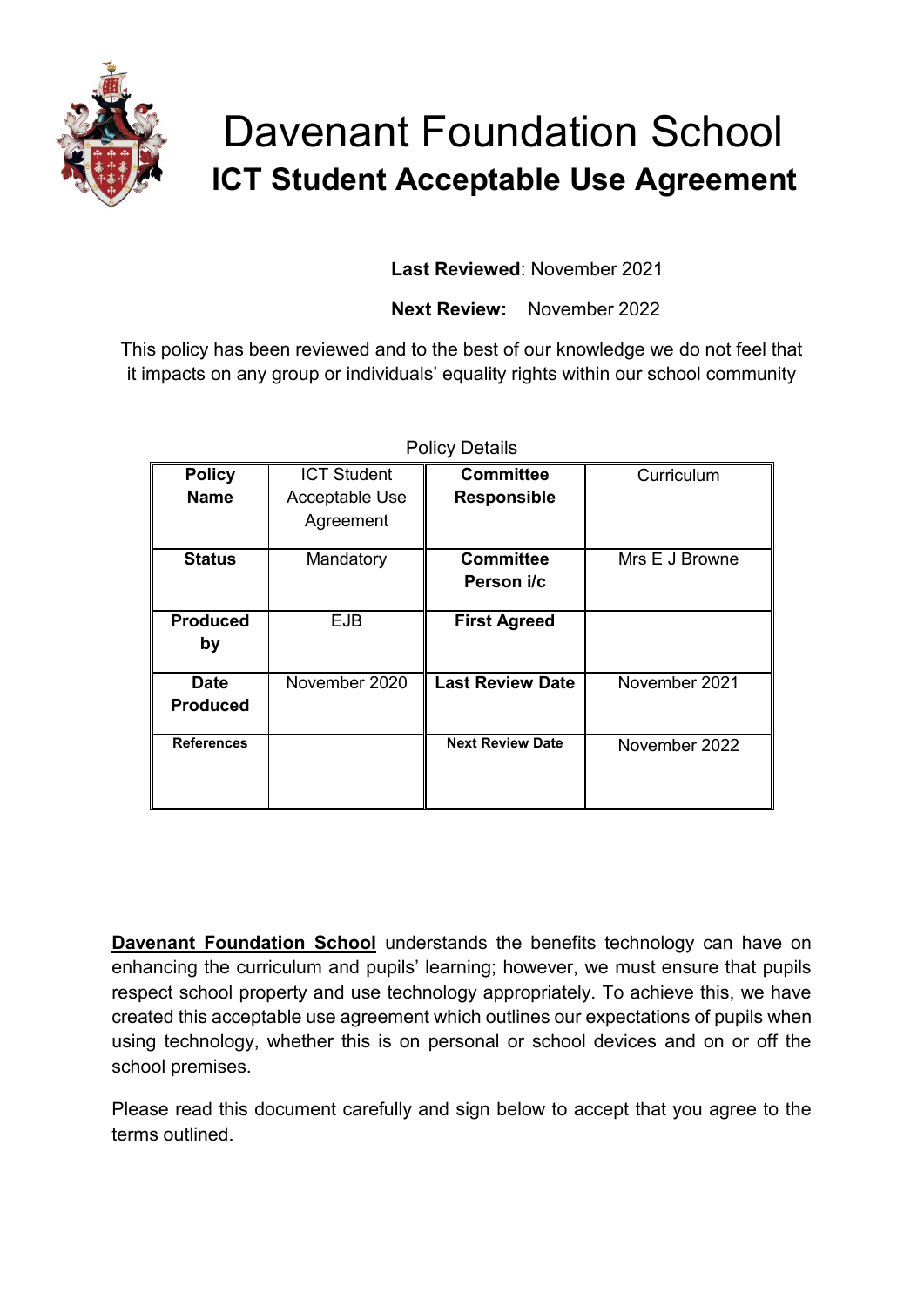## **1. Using technology in school**

- I will take responsibility for my own use of the schools network and the Internet and I understand that access to the internet must be for educational purposes only
- I will only use ICT systems, e.g. computers, laptops and tablets, which a member of staff has given me permission to use.
- I will only use the approved email account that has been provided to me by the school IT Team
- I will not store or use any personal data relating to a pupil or staff member for non-school related activities. If I have any queries about storing or using personal data, I will speak to a member of staff. This includes names addresses, credit card details and telephone numbers of myself or others.
- I will delete any chain letters, spam, and other emails from unknown senders without opening them.
- I will ensure that I get permission from a member of staff before accessing learning materials, e.g. source documents, from unapproved sources.
- I will only use the internet for personal use during out-of-school hours, including break and lunchtimes. During school hours, I will use the internet for school work only.
- I will not bypass or attempt to bypass the schools filtering and firewall systems by using any methods currently available.This includes but is not limited to Proxying(of any type), Tunnelling or using VPN systems.
- My password will be a minimum of 8 characters in length and I will not share my passwords, e.g. to my school email address, with anyone.
- I understand that I must ensure that my screen is locked if I step away from my computer, laptop or tablet. This is to protect the machine from being accessed by anyone else under my login. All ICT activity undertaken under my login is assumed to have been carried out by me.
- I will not install any software onto school ICT systems unless instructed to do so by my **classroom teacher**.
- I will only use recommended removable media, e.g. encrypted USB drives, and I will keep all school-related information stored on these secure.
- I will adhere to the e-safety guidelines I have been taught.
- I will only use the school's ICT facilities to:
	- Complete homework and coursework, and to prepare for lessons and exams.
	- Undertake revision and research.
	- Gather or process information for extra-curricular activities, e.g. creating the school newsletter.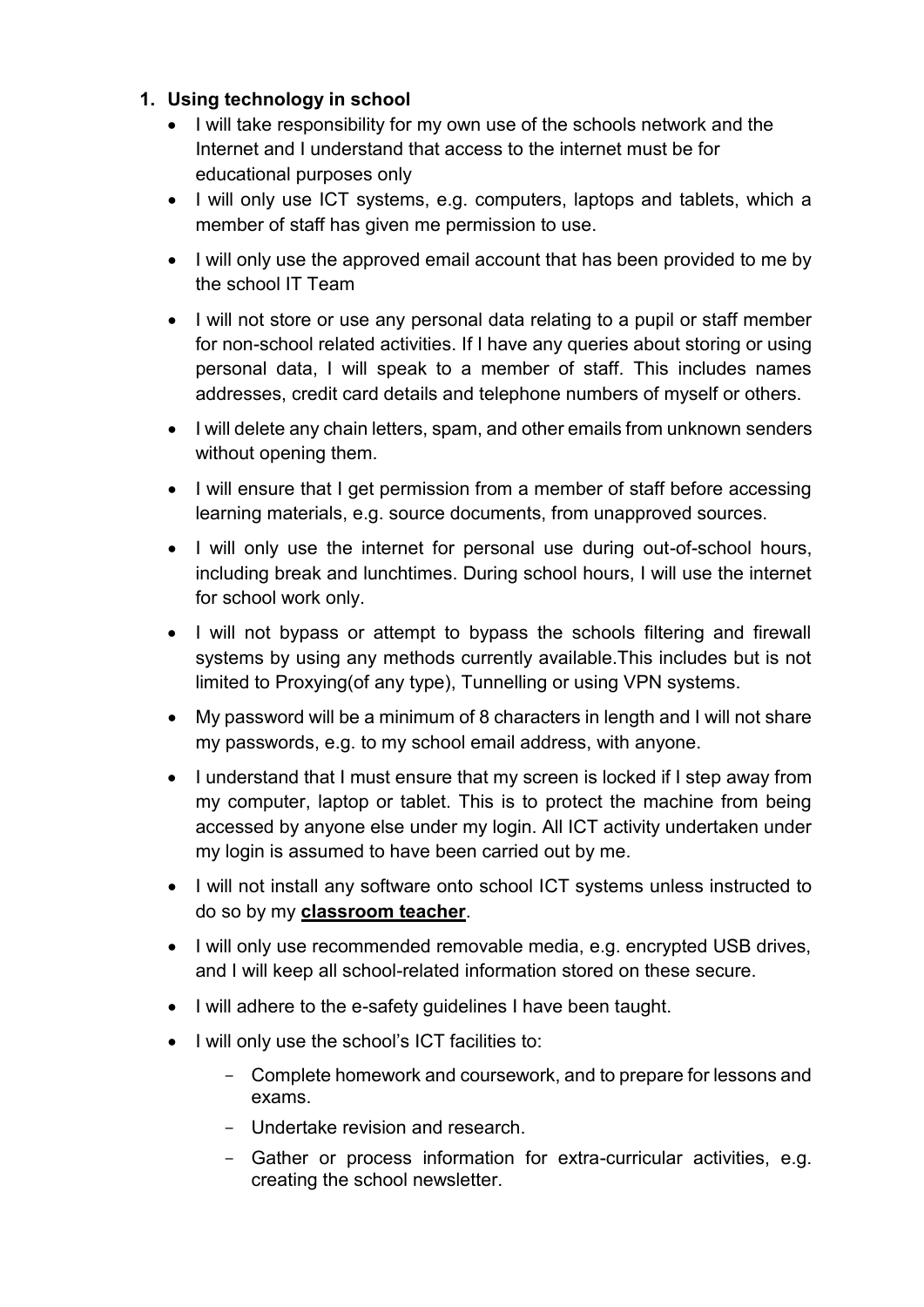- I will not post anything in the shared area that is in appropriate and also will not change the work of anyone else.
- I will not use or encourage others to use the school's ICT facilities to access, download, upload, send, receive, view or display any of the following:
	- Games, software, music, graphics, videos or text materials that are available on the internet or from any other technology unless this is a requirements of my course or lesson.
	- Copy Illegal material
	- Any content that could constitute a threat, slander, libel, bullying or harassment, or anything negative about other persons or the school
	- Content relating to a person's sexual orientation, gender assignment, religion, race, disability or age
	- Online gambling
	- Content which may adversely affect the reputation of any organisation (including the school) or person, whether or not they are known to be true or false
	- Any sexually explicit content
	- Any personal data or information
- I will not damage computers, computer systems or networks and furthermore if I discover any methods of causing such damage I will report it immediately to the ICT Manager and not demonstrate this to others.
- I will not alter the settings on the school computers and if there appears to be a problem with the settings I will ask my teacher for help.
- I will abide by the current sign on procedures for the access to the network
- I understand that if I use 3G/4G data to access to the internet on devices brought into school the school does not take any responsibility for content that is displayed on devices as this is not subject to monitoring through our firewalls and e-safety software.
- I understand that all school computers have monitoring software installed on them and that this enables staff to view and record activity remotely and that the filtering appliance that the school uses retains limited history of sites visited by students of which the reports can be accessed by the Network Manager at any time.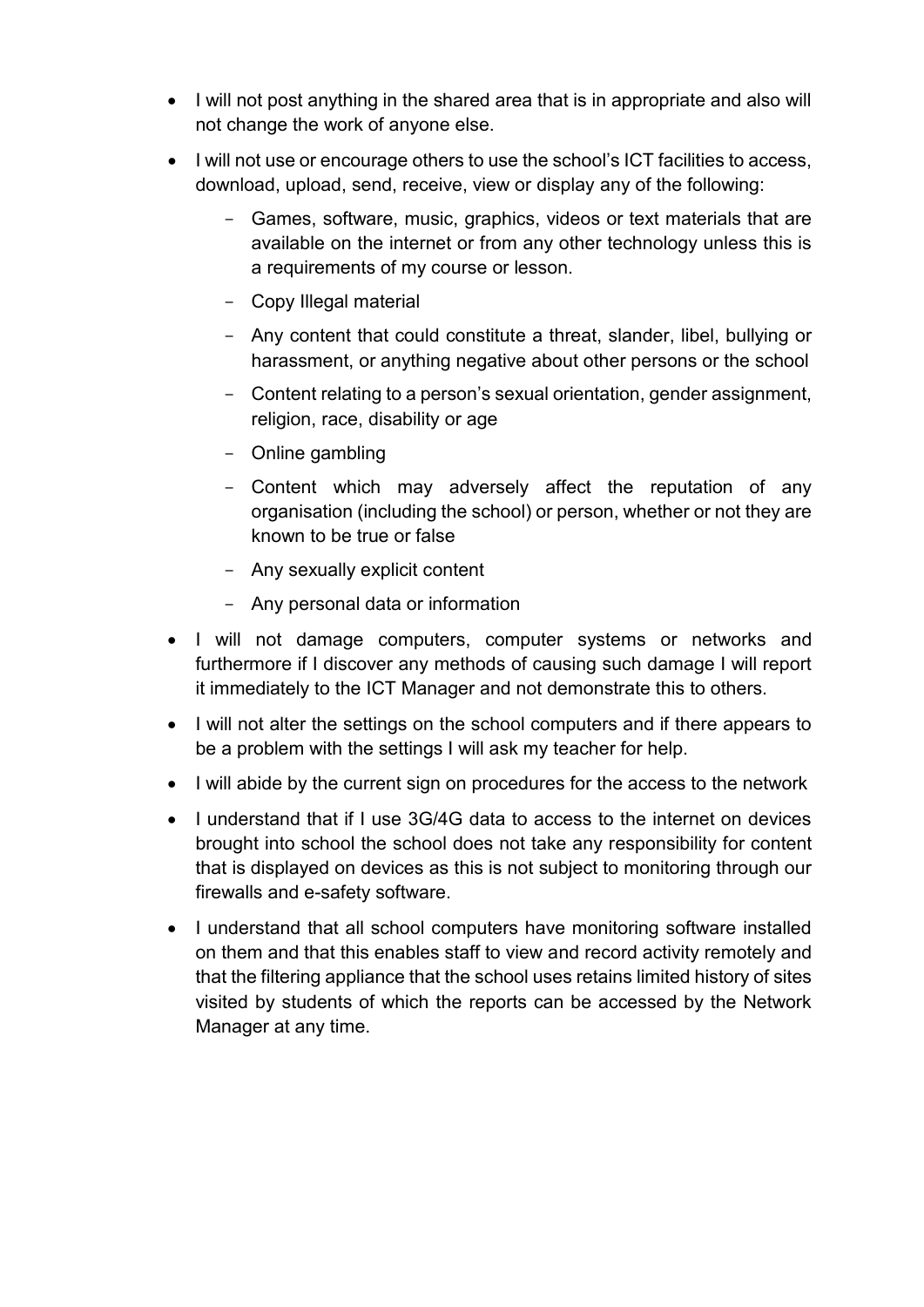### **2. Mobile devices**

- I will use school-owned mobile devices, e.g. laptops and tablets, for educational purposes only.
- I will only use personal mobile devices in accordance with the school's BYOD Acceptable Use Agreement.
- I will ensure that my mobile device is either switched off or set to silent mode during school hours, and will only use my device when my **classroom teacher** permits me to do so.
- I will seek permission from my **classroom teacher** before a school-owned mobile device is used to take images or recordings.
- I will not use any mobile devices to take pictures of fellow pupils unless I have their consent.
- I will not use any mobile devices to send inappropriate messages, images or recordings.
- I will ensure that personal and school-owned mobile devices do not contain any inappropriate or illegal content.
- I will not access the computer network system using personal mobile devices, unless permission has been given by a member of staff or the **IT Manager**.
- I will not take or store images or videos of staff members on any mobile device, regardless of whether or not it is school-owned.

### **3. Social media**

- I will not use any school-owned mobile devices to access personal social networking platforms including chat sites, social sites, newsgroups, web pages, mailing lists, FTP sites or other areas of the internet that would be considered offensive in the judgement of the Headteacher or other members of staff where "offensive" includes pornographic, racist, violent, illegal, illicit or any other forms of inappropriate content.
- I understand that there can be dangers associated with seeing people contacted via the internet and will not attempt to develop a personal relationship that could lead to meeting the person.
- I will not communicate or attempt to communicate with any staff members over personal social networking platforms.
- I will not accept or send 'friend requests' from/to any staff members over personal social networking platforms.
- I will ensure that I apply the necessary privacy settings to any social networking sites.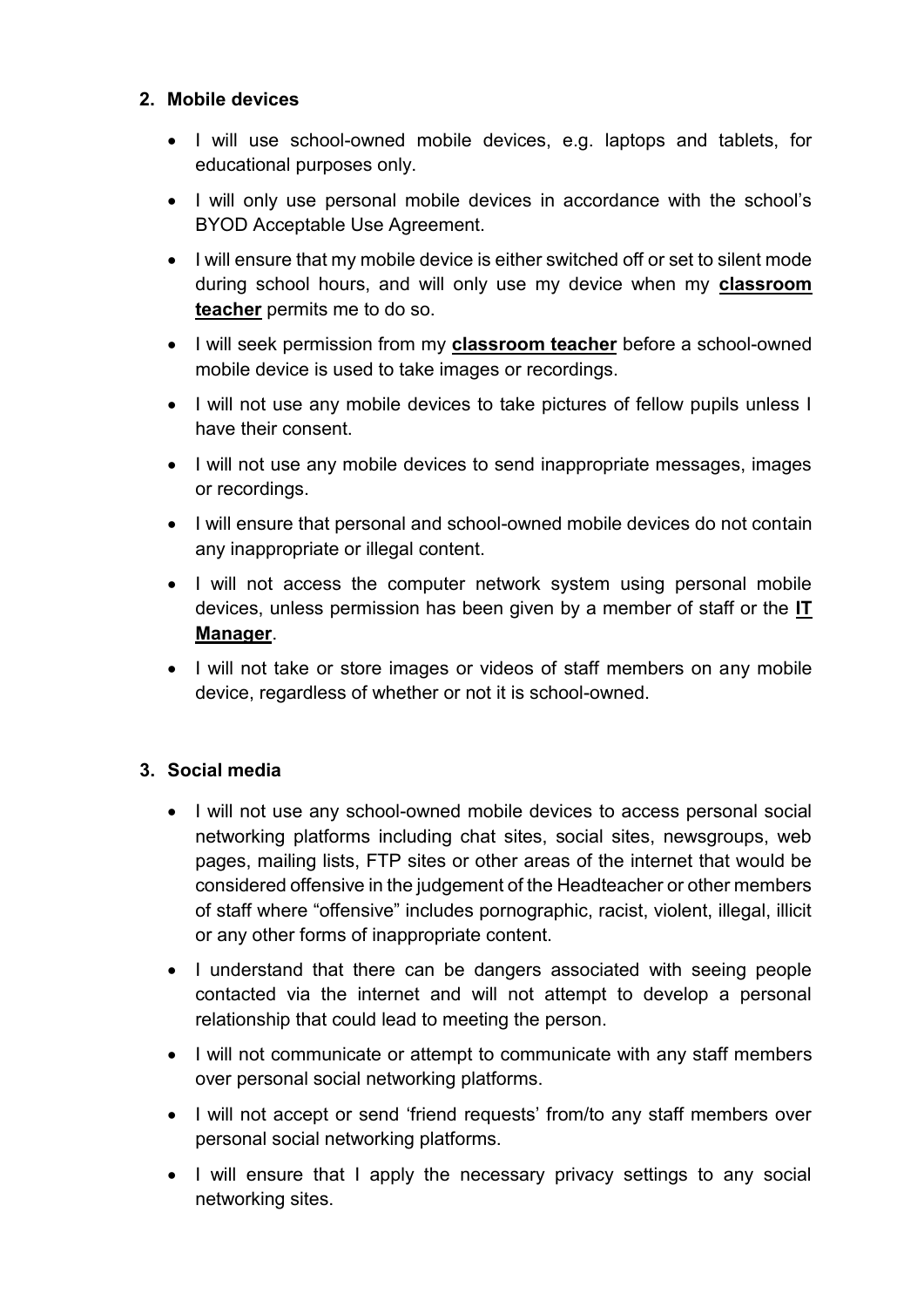- I will not publish any comments or posts about the school on any social networking platforms which may affect the school's reputation.
- I will not post or upload any defamatory, objectionable, copyright infringing or private material, including images and videos of pupils, staff or parents, on any online website.
- I will not post any material online that:
	- Is offensive
	- Is private or sensitive
	- Infringes copyright laws
	- Damages the school's reputation
	- Is an image or video of any staff, parent or nonconsenting pupil

### **4.** Email Usage

Use of email by students of Davenant Foundation School is permitted and encouraged where such use supports the goals and objectives of the schools. All students are provided with their own email address through the Google suite for educational use only. Davenant Foundation school expects that the students must ensure that they:

- Use email in an acceptable way
- Do not create unnecessary risk to the school by their misuse of the email system
- Comply with current legislation which is your responsibility to keep up to date on.

### **Therefore**

- Students are responsible for the content of emails sent
- Email Filtering Our use of Google mail provides us with some spam filtering and some anti-virus scanning that can prevent infected emails from being sent or received by the school. Infected is defined as: an email that contains a virus or script (i.e. malware) that could be damaging or destructive to data; spam email such as a phishing message. The sending of offensive profane or abusive emails or other messages is forbidden and there are new attacks all the time so there is a need to remain constantly vigilant
- If students receive any offensive or inappropriate emails they should report it to a teacher of the IT Network manager immediately
- Use of school email accounts for bullying or harassment will not be tolerated and is against the school rules.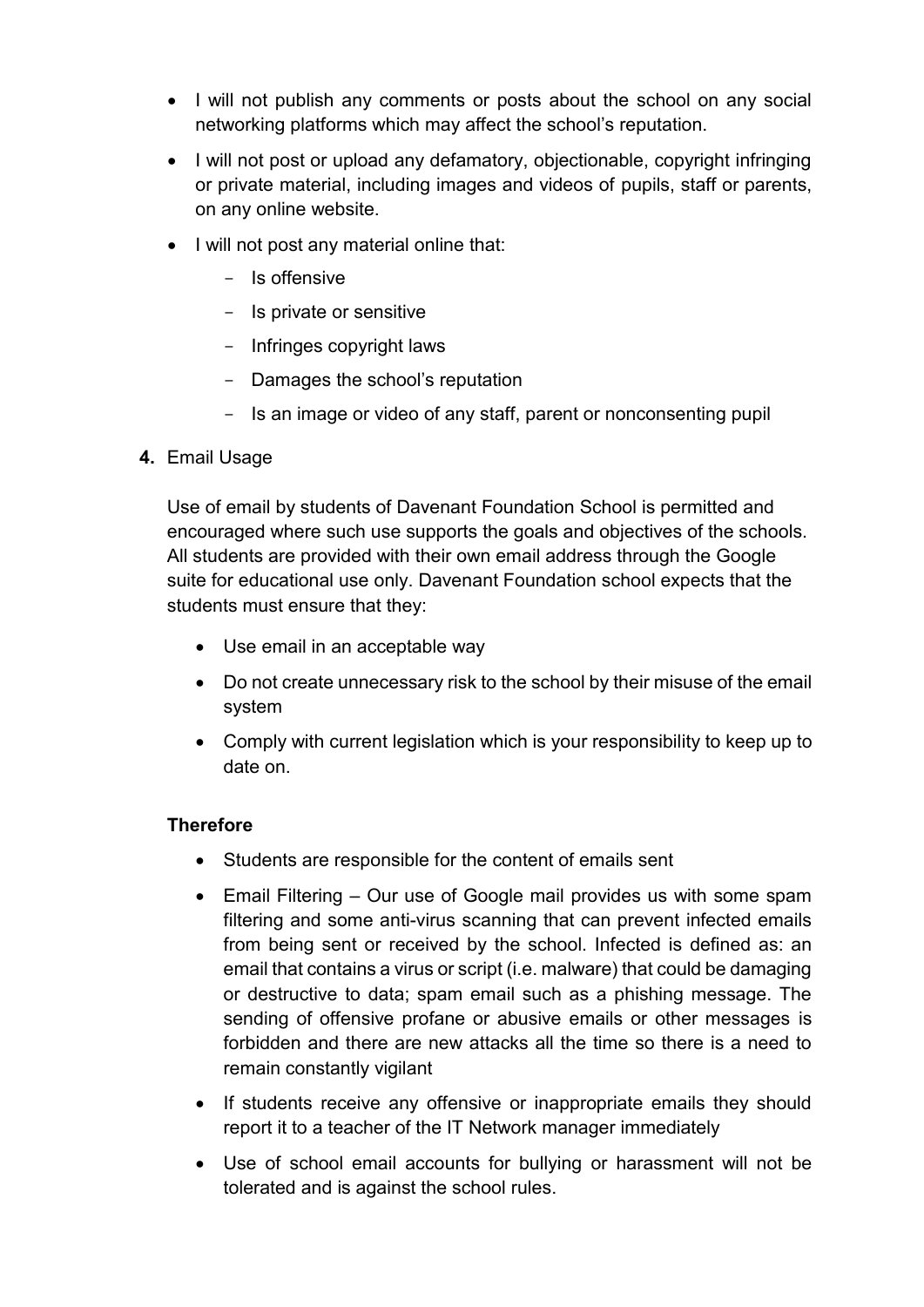- Email attachments should only be opened if they have come from a known and trusted sources
- The sending of email attachments containing any programme file or shortcut that damages shuts down, deletes or alters or otherwise modifies the operating system is a criminal offence (Computer Misuse Act 1990)
- The use of email rules that disrupt, slow down or damage the email servers or network systems are not permitted.
- The school reserves the right to monitor students systems and files as outline in section 5
- If a student is found to have breached the use of the email system they will face withdrawal of their email and/or network account for a fixed or indefinite period, the duration of which will depend on the factors such as the seriousness of the breach and contact with parents/carers will be made to discuss concerns
- Serious offences may result in temporary fixed term or permanent exclusion from school.

### **5. Reporting misuse**

- I will ensure that I report any misuse or breaches of this agreement by pupils or staff members to **the headteacher**.
- I understand that the school has full access to my use of the network, system and internet and this includes my school email accounts. These will be monitored by the IT department and **e-safety officer** and the school reserves the right to examine or delete any inappropriate content and I recognise the consequences if I breach the terms of this agreement, e.g. having personal devices confiscated.
- I understand that the **headteacher** may decide to take disciplinary action against me in accordance with the school's **Behavioural Policy** if I breach this agreement.